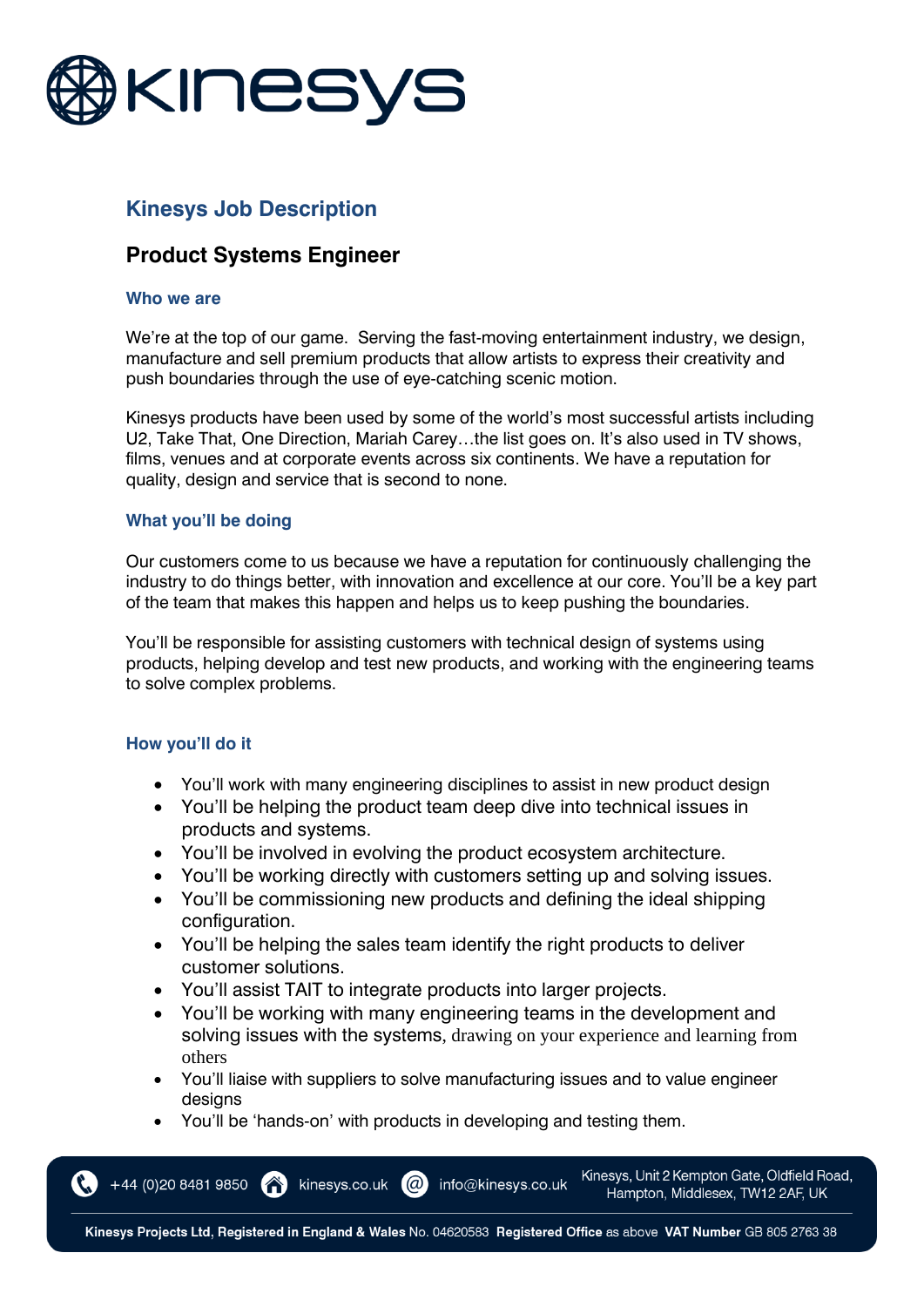

### **Who you are**

- You've got an excellence mindset and make sure it's right first time. You've got the lowest error rate in your team
- You're great at finding solutions that meet customers needs
- You're a fast learner and ask the right questions to extract the information you need
- You are a natural born problem-solver
- You thrive on innovating, improving and asking 'what if…'
- You take part and join in. You understand that you have a voice and enjoy collaborating with others to make things happen
- You're self-motivated and get a buzz from taking ownership and delivering what's needed, on-time
- You like to challenge yourself, honing your craft every day.
- You like working on a wide range of products using a wide skillset.
- You are willing to travel to our customers to help them.

### **Your experience and knowledge**

- You have extensive experience with the Navigator Platform.
- You have in-depth skills in axis commissioning and tuning of closed-loop control systems
- You are familiar with factory automation technology from manufacturers such as Siemens, Nidec and Beckhoff
- You have experience with show control and the protocols used in entertainment systems
- You have an understanding of functional safety and the applicable standards in machine safety
- You have the skills to do electrical prototyping and wiring
- You have experience reading electrical schematics
- You have a deep understanding of computer networking, the OSI Model, and IP communications

### **What you'll get here**

- You'll get to be part of a company with technology at its core, working with brilliant people. You'll be inspired by them, and you'll learn fast
- You'll work on interesting projects and see your work in action everywhere from the gigs you attend, to the TV you watch
- You'll get 23 days holiday, increasing by one day per year of service to 25days (+ Bank Holidays).
- You'll also get Christmas Eve and New Year's Eve off every year, without fail